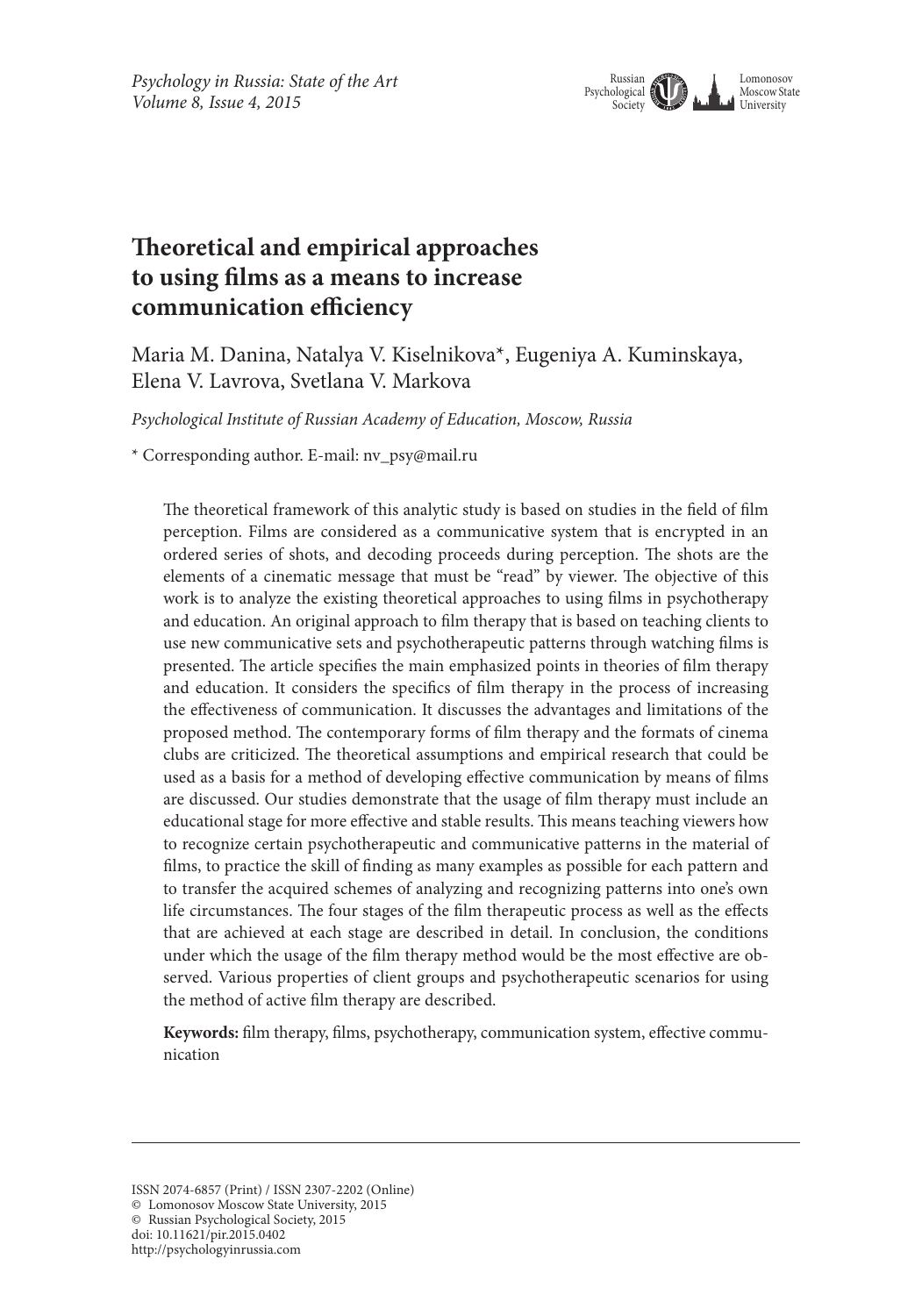### **Introduction**

The perception of films is a process that includes a direct viewer's perception as well as the imaginative perception of its authors in its structure, and it can be said that it is a complicated informational, or, to be more exact, communicative, system. The communicative nature of films can be easily seen in the following example. When we look out of the window of a moving train, we never think of joining the views that we see into one logical chain. If we first see children playing and then cars crashing or young people having fun, we will not join the images into causeand-effect or any other logical or artistically meaningful sets, unless we want to artificially create a text such as "This is life" based on the visual input that we have received. In the same way, looking out of the window, we will never ask ourselves: "What are these mountains for?" However, in discussing a film, such questions would be quite appropriate (Lotman, 1973).

In films, we can single out the elements and the means of the connection of images in a message that is realized in a communicative system (Voroshilova, 2007; Yanovsky, 2008). Shots are such elements of a moving picture. Looking at such images in respect of transmitting information, we can say that a moving picture is a certain sign system that is encrypted in an ordered series of shots and aimed at a decoding process of perception. The apparatus for deciphering dynamic screen images is formed quite slowly. However, as soon as this apparatus has been created in its most elementary form, it continues to develop under the influence of imaginative perception throughout a person's life (Zhinkin, 1978).

### *Film language*

The basis of film text is not taught specially. There are no special institutes or rules for mastering this form of communication, as it is not the easiest and most evident means of satisfying human communicational requirements. The elementary forms of film expression are acquired spontaneously and intuitively, and they are rarely self-reflected. Even in specialized educational organizations, the teaching of film language does not have a systematic character: students learn the separate aspects of montage theory, film psychology and other approaches, with no conceptualization. Ultimately, students achieve a high professional level based on their own extensive experience of viewing and working with film material.

The deliberate use of films as the means of increasing communication efficiency is quite a new and scarcely studied notion (Bondarenko, 2000). In the modern world, it is done mostly in the context of film therapy, which achieves changes in a client's communication by solving personality problems and working with communicative mindsets (Korablina, 2001; Pleskachevskaya, 2001; Ulus, 2003). Film therapy requires a special understanding as a separate style of practical work, and it needs to be used competently and in a balanced way to achieve its maximal advantageous and well-controlled effects.

The first and the main film therapy restriction is connected with the psychological evolution of the subject. In case a person is not able to react analytically or verbally to the film material that is shown, the range of means that are available with which to treat him can be very narrow (Carroll, 2008). Moreover, experimental work has shown that all people do not resonate with film characters with the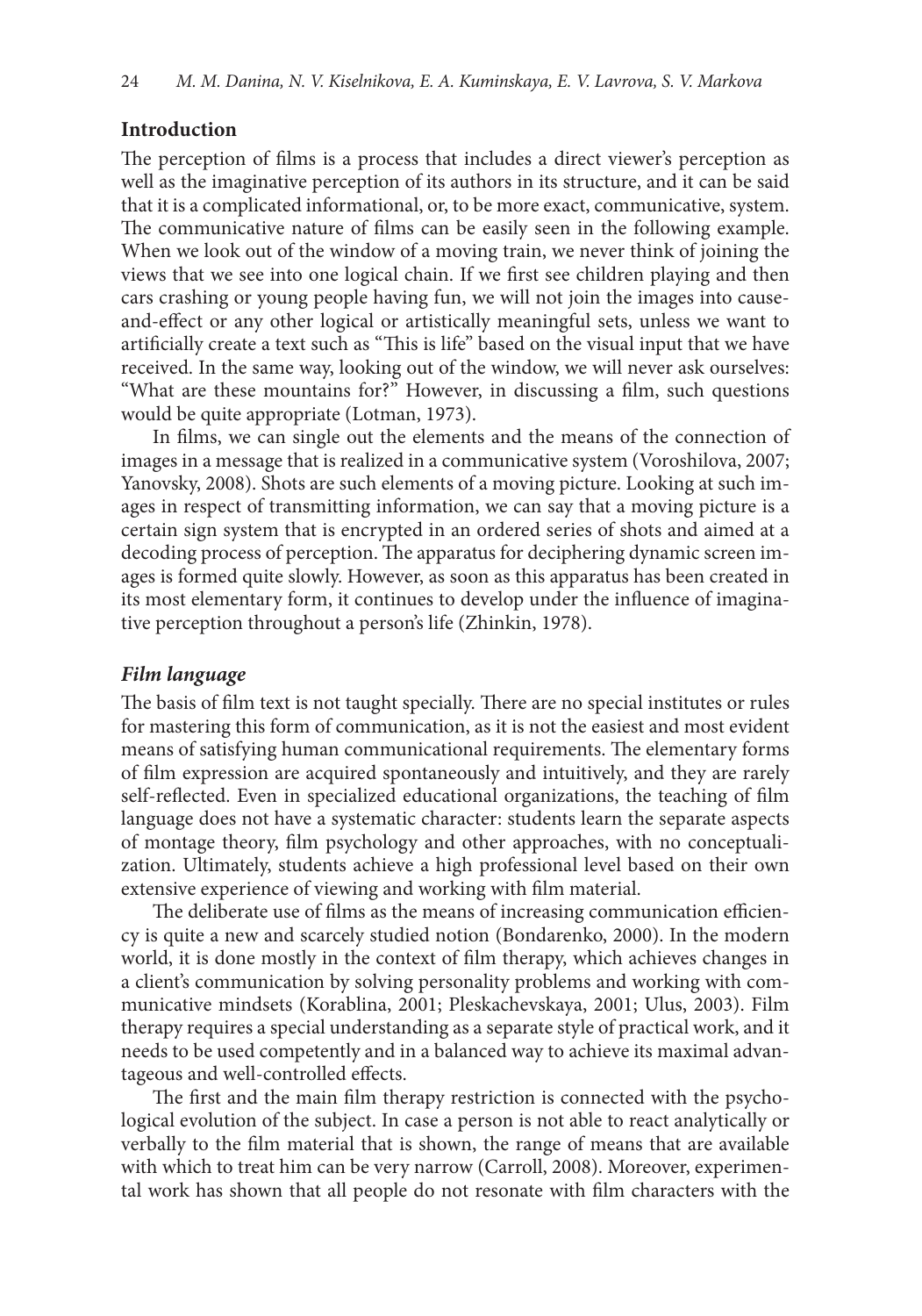same ease. This creates another restriction that is based on the personality of the viewer, influenced by personal qualities such as emotional capability, empathy, or sensitivity (Kvasova, 1993).

Thus, on one hand, we have a viewer who cannot analyze a film but can "feel" it, and the developing effect in this case is minimal. On the other hand, we can have a viewer with a good understanding of the creative product that can remain absolutely indifferent to what is happening on the screen (Coplan, 2006). If we do not take special steps to increase the effect of working with such viewers, it is unlikely that we will be able to achieve positive results in psychotherapy or education through the means of films. During our investigation into this problem, we have found no special recommendations on this topic except for general advice such as "develop the lacking components of film perception."

Despite the vast range of film material that is available, very few films can boast a high developing potential (Wooder, 2008). Yet few films can fully correspond to a client's individuality or reflect a client's life situation. A psychotherapist should be aware of the films that he can target that correspond with the needs of his clients. Otherwise he will be obliged to trust a film guide (or a film collection) that was created by other specialists that most are likely based on other methodologies that lack the formal proof that a film is safe and corresponds to a specific client (Solomon, 1995). Firstly, the practice of film therapy Russian and western psychotherapy tends to use films that are consonant with the problems of persons or groups. These films are selected on the belief that the chosen films contain material that can be facilitate solving such problems. Secondly, such films are generally chosen intuitively, based on the personal and professional experience of the psychotherapist (Pleskachevskaya, 1998; Solomon, 2001; Ulus, 2003; Wooder, 2008). Such approaches in determining psychotherapist and client interactions can scarcely be considered to be well-grounded.

The unobviousness of the process of transition from film to reality is a significant restriction that is widely seen in various formats of film therapy. In other words, there are two types of extremes. In the first case, the psychotherapeutic communication is based on the film, to some extent disengaging the client from his own life and problems, making him think about the fate of distant or non-existent characters. In the second case, the film is only a pretext for discussing the client's problem, that is, the experience and philosophy of the characters and the author are almost disregarded. Thus, the client does not transcend the limits of his individual perception of the situation.

The client's dependency on the psychotherapist in psychotherapy appears to be the result of the low-grade presence of an educational component in such work. This phenomenon is characterized by the fact that the client demonstrates high or significant results within the work process, but in independent life he is not able to apply his new experience that was acquired in psychotherapy (Hill & Knox, 2009, Meltzoff & Kornreich, 2007). This leads to repeated visits to the specialist over a long period of time, sometimes with additional sessions, not to mention the difficulties that are associated with overcoming the end of the psychotherapy. We believe that these shortcomings could be avoided if we disclosed the methods that are used by the psychotherapist in his work and teach these methods to clients. In this way of the client can reproduce the psychotherapeutic effect in his everyday life.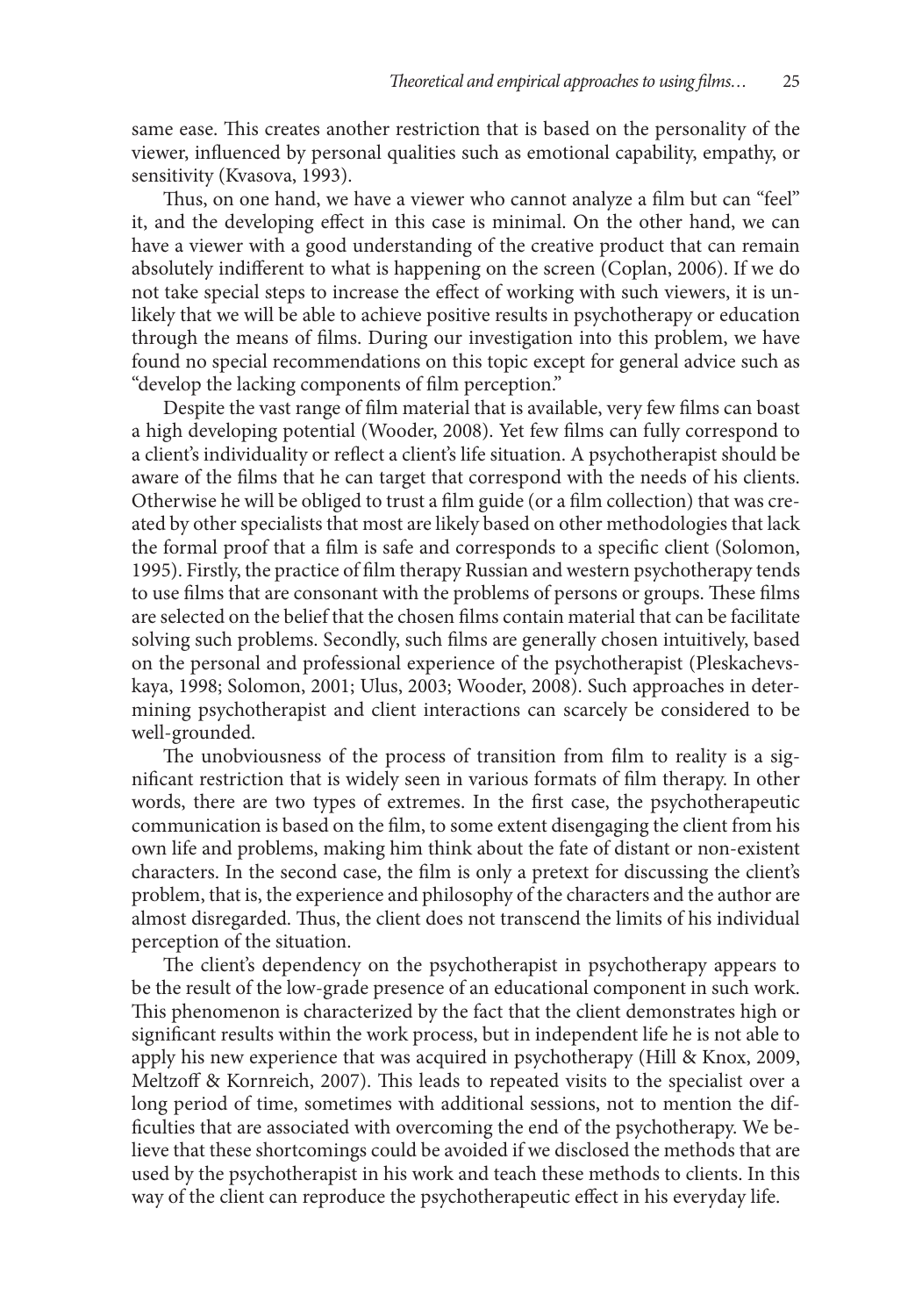# *Theoretical groundings*

The Laboratory of Scientific Basis of Psychotherapy and Counselling Psychology of the Psychological Institute of the Russian Academy of Education has conducted extensive research that is devoted to the area of practical psychology that is known as film therapy. For many years, this approach has been applied in family speech and language therapy — including work with stuttering youth and adults (Karpova, Danina, Kiselnikova & Shuvikov, 2011). We tried to find the theoretical grounds for this method and to disclose the mechanisms for reaching the psychotherapeutic effect by watching films. The purpose of our previous research was to determine the factors that contribute to the healing effect of certain films when they are presented to groups of stuttering patients. For this purpose we used a pragmatic approach, considering different forms of psychotherapeutic communication as instruments to subjects to reach certain emotional, cognitive or behavioral changes. These changes are considered in terms of their *psychotherapeutic effect* in the study. Over 20 classical psychotherapeutic approaches were used in this case (APA Dictionary of Clinical Psychology, app. 2013). These approaches included gestalt therapy, logotherapy, psychodrama, cognitive therapy, IPT, and SFBT.

Traditionally the psychotherapeutic effect in psychotherapeutic communication is achieved by including special techniques that provide for the evolution of a client's communicative abilities (Brammer, Abrego & Shostrom, 1993). In spite of the existing differences between the theories and methodologies of different psychotherapeutic schools, many of the techniques that are used in practice have similar effects, identical algorithms and general meaning content. For example, the technique *reframing* (in family system therapy, NLP, in the work of Virginia Satir, Milton Ericson), the technique *positive redefinition of symptom* (in the strategic psychotherapy of G. Nardone), and the technique *emphasis on humor* (in provocative therapy) cause similar effects. These approaches frame scenes from another point of view so that the client feels relieved or is able to better handle a challenging situation. Thus, such techniques can be united into one group. We have named such groups of psychotherapeutic techniques that are united by these properties *psychotherapeutic patterns.* The survey results of a large number of experts have given us a closed list of such patterns that form the basis of our future work (Danina & Kiselnikova, 2012).

Our research was based on the supposition that a film message may contain psychotherapeutic patterns that were added by the authors (consciously or unconsciously). These patterns can appear in characters' speech as well as in actions (for example, they can demonstrate cognitive restructuring or positive self-talk or context reframing). The more patterns that a film contains, the higher its healing value and the greater its psychotherapeutic potential will be.

We have established the aim of identifying general universal patterns in films as a means of influencing audiences and to harness the potential of films to facilitate the desired changes of clients. To achieve this, we have used the closed list of psychotherapeutic patterns to analyze several films, marking their presence with the help of a specially designed method. As a result, we have made a so-called *psychotherapeutic profile* for each film, that is, a record of the psychotherapeutic patterns that are contained in the film material, including such aspects as their intensity and frequen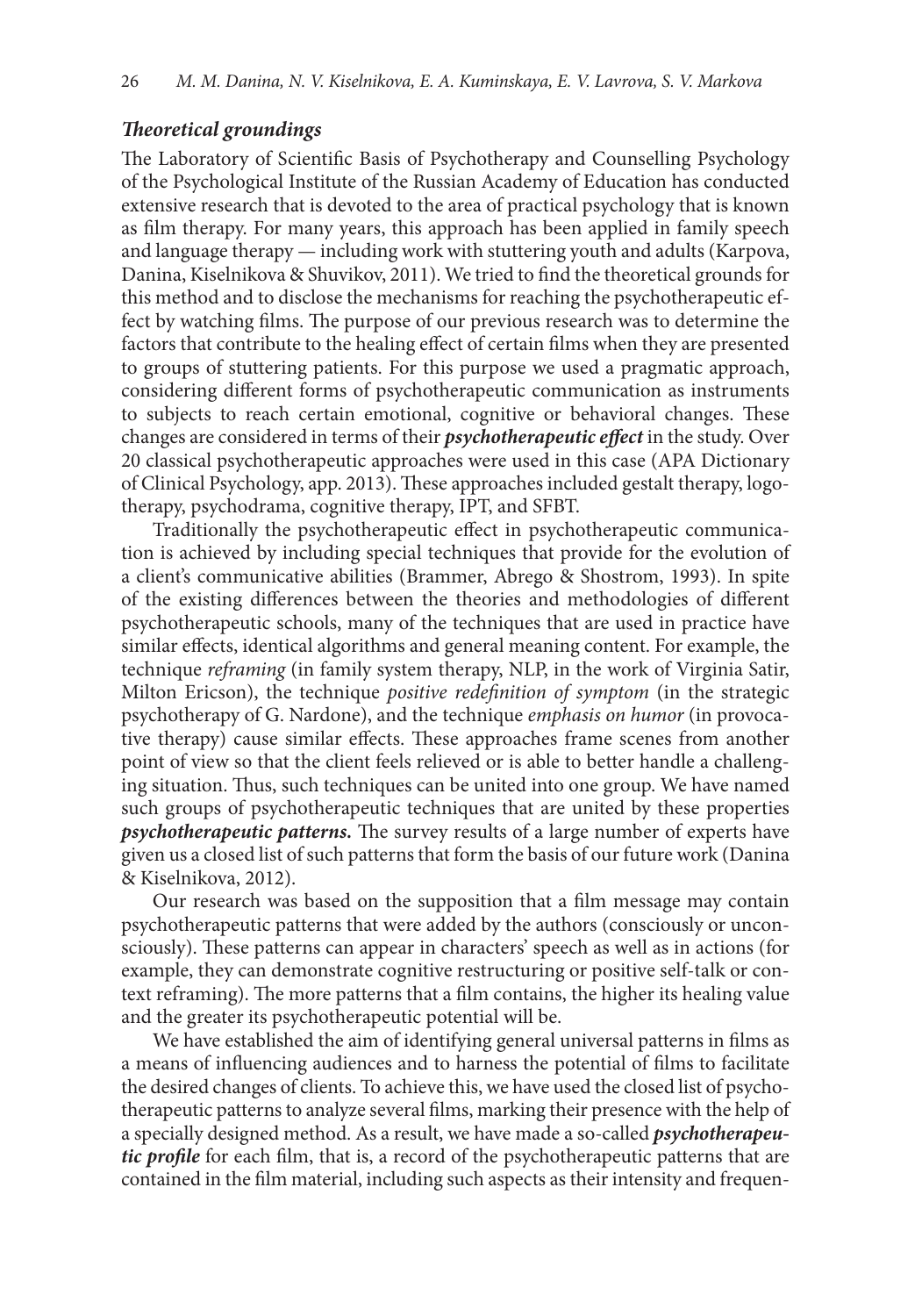cy of use. We assume that such a profile reflects the *psychotherapeutic potential* of the film, that is, how strong the psychotherapeutic effect of each film can be.

By incorporating the effects of psychotherapeutic patterns of classical verbal psychotherapy, we could easily create a model effect of a film on an audience. This method allows us to predict personal changes that could result from an individual who watches a certain film. In our research, these models were tested experimentally: we have proved that the predicted effect does take place, although the viewers are barely conscious of it. The tests were run in in such a way that the subjects did not know the evaluation criteria (the so-called projective methods) that served as the main indications of the changes.

### **Method description**

We have obtained evidence of the fact that watching films can have a certain predicted influence, but we have also noted that the intensity level of such an effect differed greatly among the test subjects (Danina & Kiselnikova, 2012). In our study, we observed a significant difference in the results that were obtained using standardized questionnaires (questionnaire SAN (Doskin et al.), Test "Rigidity" (N.D. Levites)), as well as techniques that require subjective scaling (Osgood's Semantic differential, adapted to the subject of speech and speech problems; a modified self-esteem scale (T. Dembo-S.Ya. Rubinshteyn, modification M. Danina) and projective techniques — drawing tests and film reviews by our subjects. For example, a significant difference was found in the results of the diagnostics before and after watching the films, but on verbal questionnaires and output scale, it was not demonstrated. Projective drawings "Me and my speech" (for stutterers) and "I am among the people" were significantly different from the parameters: a) increasing the size of the self-figure (not less than 1.5 times  $-60\%$  of the test), b) increasing size of human figures (not less than  $1.5$  times  $-70\%$  of subjects), c) magnification of the self-figure (not less than 1.5 times — 100% of subjects), d) increasing the image details of people (new components, additional elements — 70% of subjects), d) an increase in the number of figures of people in the picture (more than 1 additional person — 70% of subjects) e) imaging contact with the outside world (the addition of more than 1 item  $-70\%$  of subjects), g) centering patterns (a visible shift to the center of the sheet — 60% of subjects). According to the parameters of the analysis of the projective tests obtained data that suggest ego strengthening, a focus on social relations and decentration, as well as the identification of the current moment.

The dynamics of positive-thinking patterns were tested by a content analysis of film reviews. The similarity of the film and the review patterns was statistically significant (Kolmogorov-Smirnov test). А week later, a complex re-test revealed no significant differences between the results before watching the film and after re-collecting the data. We could also come to the conclusion that such changes were hardly understood and lasted only for a short period of time (i.e., they soon faded).

Based on the results, we decided to develop a film therapeutic system in such a way that the effect achieved as the result of watching a film could be controlled, understood, and last as long as possible. Teaching viewers to understand the con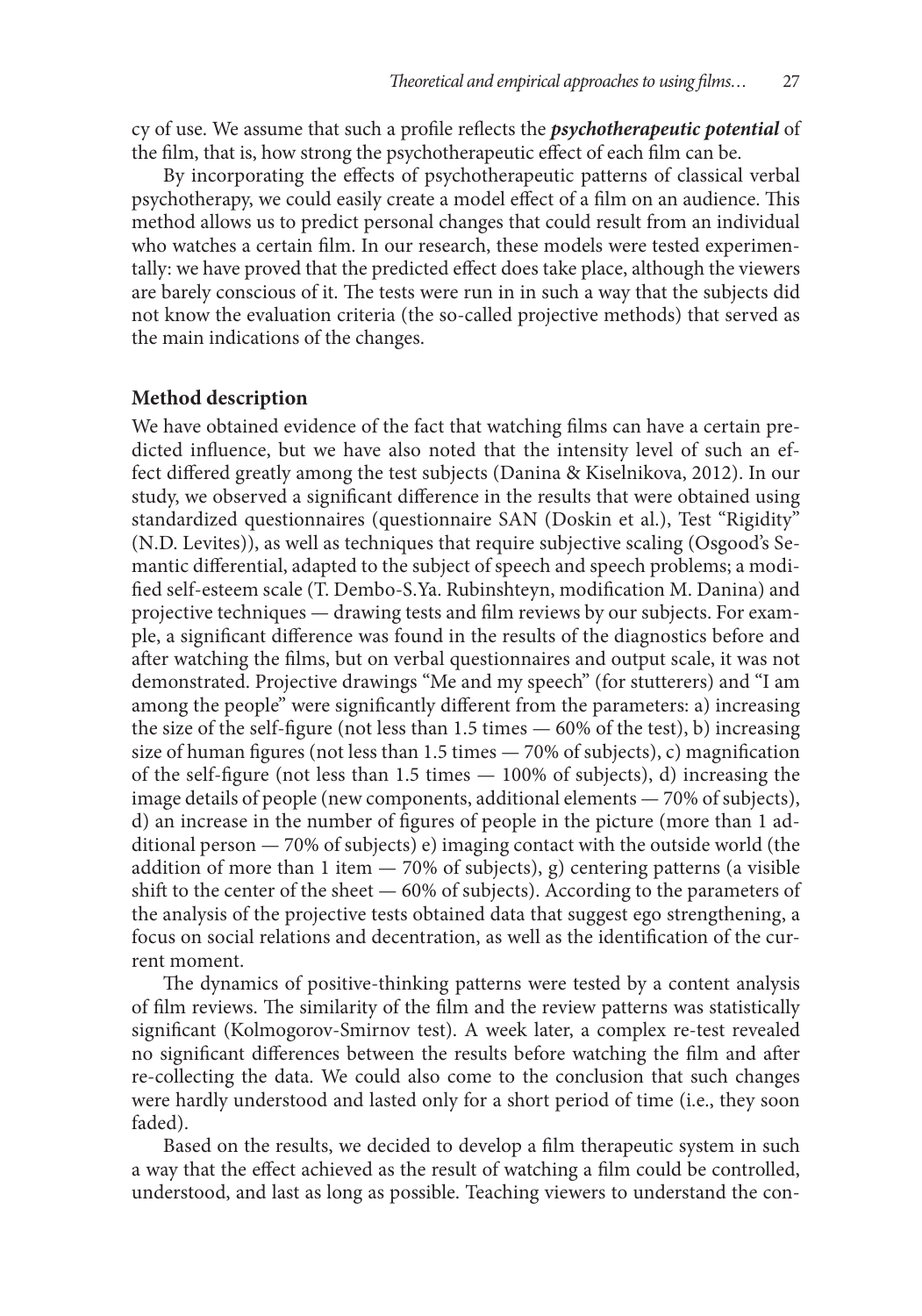tents of the film that were the richest in the psychotherapeutic sense became the key to such results. We have adapted the names of the psychotherapeutic patterns for a non-professional audience, determining the main principles on which the education would be based and developing a special course so that the speech and language therapy group members could attend on a part-time basis.

We consider the possibility of "overriding" clients' defense mechanisms to be of the utmost importance at the beginning stages of the therapeutic process, to be the main virtue of film therapy. On the one hand, our approach emphasizes an educational target instead of a healing one. On the other hand, the group discusses the communicative problems of the film characters, and not their personal ones. This approach gives the viewer the opportunity to analyze the characters from outside, to form a critical observer's position, and to disclose his own attitude to the situation with no fear of being blamed. A gradual, smooth transfer from analyzing the film material to personal life material creates an atmosphere for the process of safe correction and rehabilitation and decreases anxiety and resistance to psychotherapeutic action.

In addition to the obvious effects that are supported by the experimental research that has already been conducted, we wish to address the additional positive changes that become possible due to the active role of the film therapeutic group members. These positive changes include the disclosure of personal creative potential, the symbolic transfer of the film script writer and director's position to the position of being the script writer and director of one's own life.

The ability to use dramatic films as well as popular, animated and feature films as well as films of different genres makes the film therapy method attractive for working with clients who are not interested in direct psychotherapeutic work.

Our method of film therapy takes participants through four main stages. The stages are conditional: you can miss some of them and pay more attention to the others. The full active film therapy cycle is mostly appropriate for working with groups of clients with similar social positions that are joined by a shared problem that requires intensive work as well as a significant amount of time and resources.

In the following section we will review the work stages more closely.

#### *1st Stage — Introduction*

This stage aims to change the usual (intellectual) experience of watching films as entertainment and to create the possibility of viewing films as a therapeutic element. This stage is introductory to the work in general. We cannot say that this aspect offers much by itself; but the main idea is to get a client interested, to increase the client's motivation to work for self-improvement and to solve the problem. Interestingly, many film clubs stop at this stage and do not move ahead towards solving the problem. However, we cannot deny the fact that the first changes in a viewer's life can occur at this stage.

First of all, the very fact that a film is seen as the film "about you" and "about your situation" may initiate the process of self-analysis and understanding. Sometimes this is enough for psychologically developed clients to start acting and changing. Secondly, if the work is done in groups, all of the classic mechanisms of group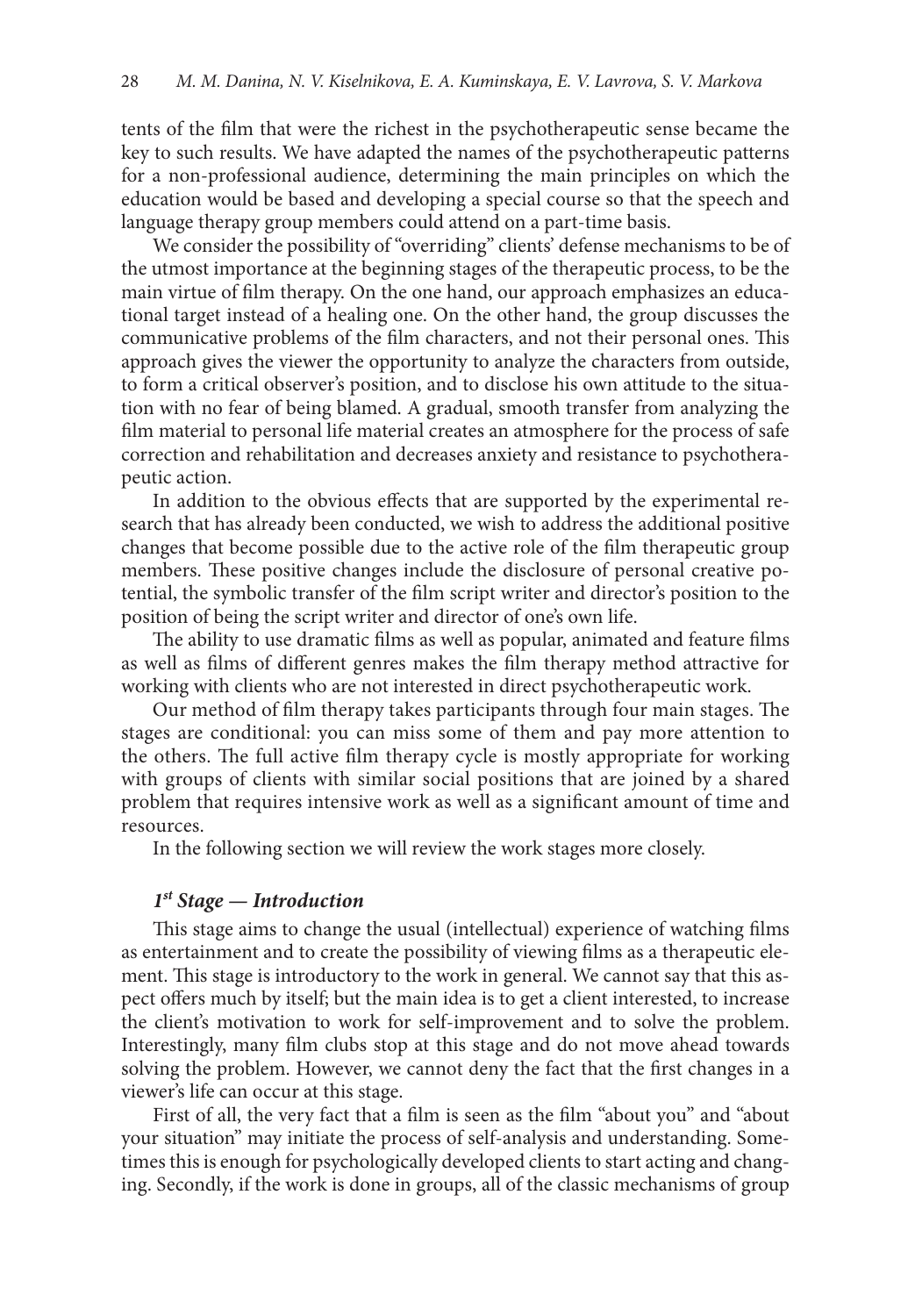dynamics, which depend very little on the psychotherapist, are engaged, and the work content begins. Thirdly, if a psychotherapist manages to convince the client of the efficiency of the suggested method, the anticipation of positive effects from the future work increases. This provides for a serious growth of placebo effect in the general effect of group work.

This stage includes watching films that are specially chosen with free commenting through writing. The films are chosen in accordance with the group specifics: either with a focus on the stated problem or oriented to social factors. In any case, the film choosing process should be base not on intuitive mechanisms, as it stated above, but on the method of film analysis we are suggesting, which is described in detail below. The analysis can be detailed and include a psychotherapeutic prediction of the results of viewing. It can also be superficial, determining the general "applicability" of the film for working with a given problem (or topic). The group leader decides upon the extent of analysis based on many factors, from time and resources that he has at this stage of the process to the expectations that he sets in connection with achieving a certain psychotherapeutic effect.

At this stage, we can logically expect the following effects:

- **1. Emotional "contamination":** Some viewers are sensitive to what they see on the screen, and they are easily "contaminated" by emotions that have been set by the authors, displayed by the actors and strengthened by the cinematography. This means that a person in a bad mood (not to be confused with clinical depression) may feel better after watching a happy and light film; a viewer with "accumulated" feelings that cannot be expressed may feel calmer after crying over a touching scene; an uncertain client may feel the desire to act, inspired by a brave and active character. The emotional contamination does not solve the problem by itself, but it has the effect of making changes easier and creates some "ground" for successful psychotherapy.
- **2. Understanding the client's problem:** This is also a more preparatory effect than the psychotherapeutic one. However, if a client realizes the problem, he will be able to find the best-suiting means of solving it and achieve greater independence from the psychotherapy. This can be compared to a mechanical engineer and a broken device: unlike an ordinary user, he is able to manage and repair it as he wishes.
- **3. Understanding one's own abilities connected with the resolution of problems:** Most often, the films at the first stage of film therapy contain characters' attempts to solve their problems, that is, the viewers are presented with possibilities to overcome their own difficulties. A client may not use the approach from the film in future, but widening his understanding of possible ways out of the current situation creates a supportive environment for further searching.
- **4. Creating motivation for self-improvement and trust for the suggested method:** This effect is achieved mostly through the competent introduction of the method by the psychotherapist, his ability to create a trusting relationship, to explain the essence of the work that is being offered, and to formulate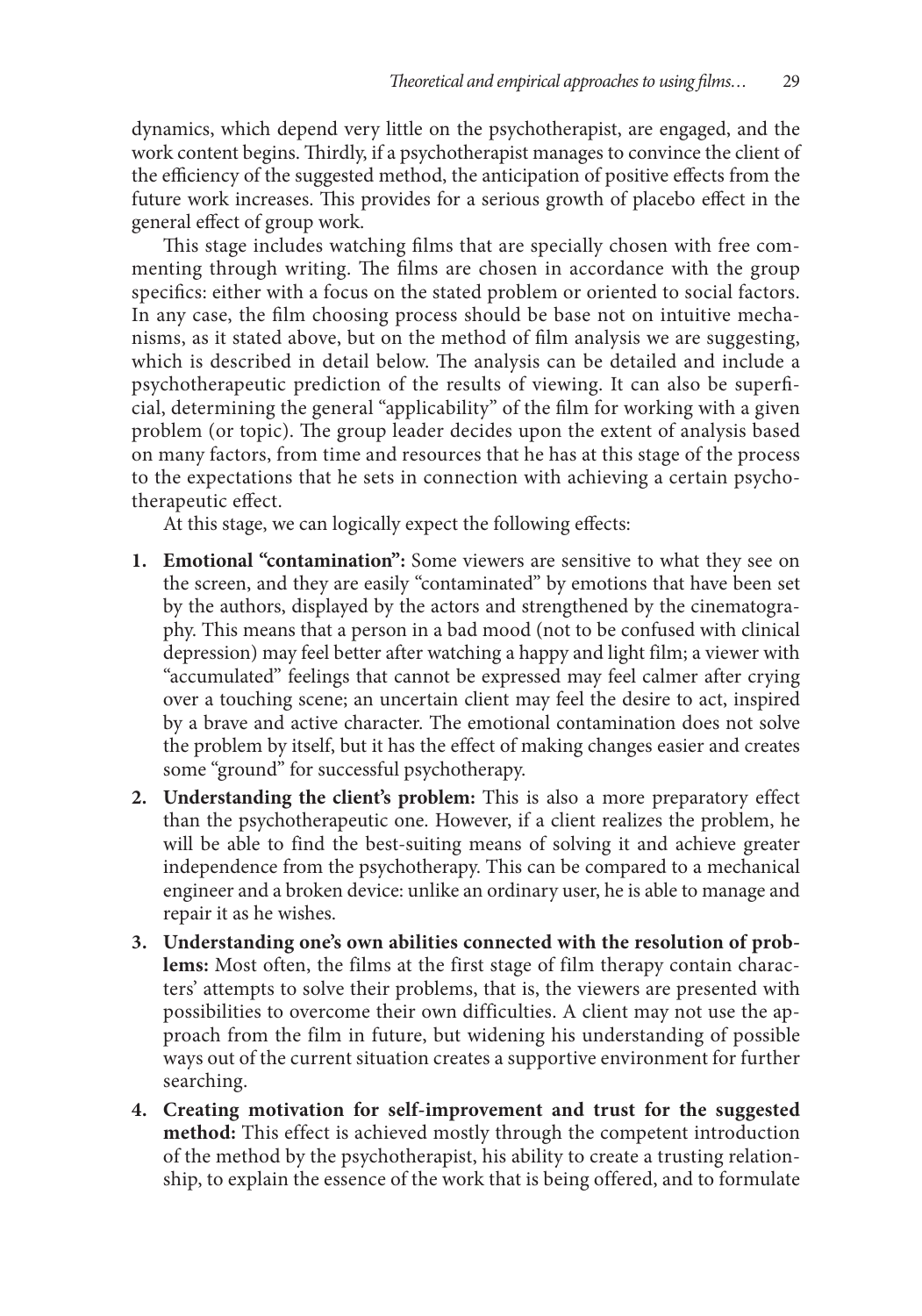the main results that can be expected. The film itself plays a supplementary role, demonstrating the ultimate aim of the psychotherapy through vivid screen images.

- **5. Self-revealing in the comments about the film:** The uniqueness of film therapy is in its capacity to create a safe environment for education and free discussion about the characters and happenings in the films without focusing on the personal feelings of the viewer. However, the material that is provided by every member (through comments on the film or piece that is watched) is identified indirectly by the psychotherapist as the content of individual feelings, irrational thoughts, systems of a person's relationship with the world and himself.
- **6. Raising new common topics of discussion with the psychologist (pedagogue):** As we have already indicated, the unique value of film therapy is in its ability to have an indirect psychotherapeutic impact on the viewer by bringing new topics that are connected with the client's problem but do not oblige him to open up in front of a specialist in the typical communication context of "Client" and "Psychotherapist." Therefore, a psychotherapist is able to manage a client's internal state and the psychotherapeutic process in general, speaking on a seemingly different, external level from the client reality.
- **7. Indirect communication with the film characters:** Broadening the outlook, de-centration, ability to integrate various people's experience — these are the undeniable results of dialogue communication. The same effects can be reached indirectly, mediated by the film. The communication of a film's characters, how they express their thoughts or behave in certain ways, can demonstrate different ways in which they may view their own situation.

# *2nd Stage — Education*

The name of this stage speaks for itself. Its main aim is to teach clients how to recognize psychotherapeutic patterns in the material of the suggested films. What does this mean? Let us have a closer look. So, as stated above, a psychotherapeutic pattern is a group of psychotherapeutic procedures and techniques that are linked by a similar psychotherapeutic effect. This means that there is a certain universal mind procedure, which, as a result of its translation from the psychotherapist's words to the client's psychic world, brings some changes to his inner world or behavior.

This is what constitutes verbal psychotherapy, in which a new experience is born out of the communication between two people and leads to solving patients' problems. We believe that the processes at the very least automate the psychotherapeutic process and at best help the psychotherapist to effectively facilitate the resolution of a client's problems and help the client to experience a positive change are formed in during psychotherapeutic training.

Assuming that it is true that such universal mind processes are mastered directly or indirectly in the course of the professional training of a psychotherapist, perhaps we can teach clients psychotherapy with the intention of making "self-psychotherapists," that is, to provide them with a special, psychotherapeutic thinking style? To be honest, this idea is not new. Indeed, it runs through cognitive psycho-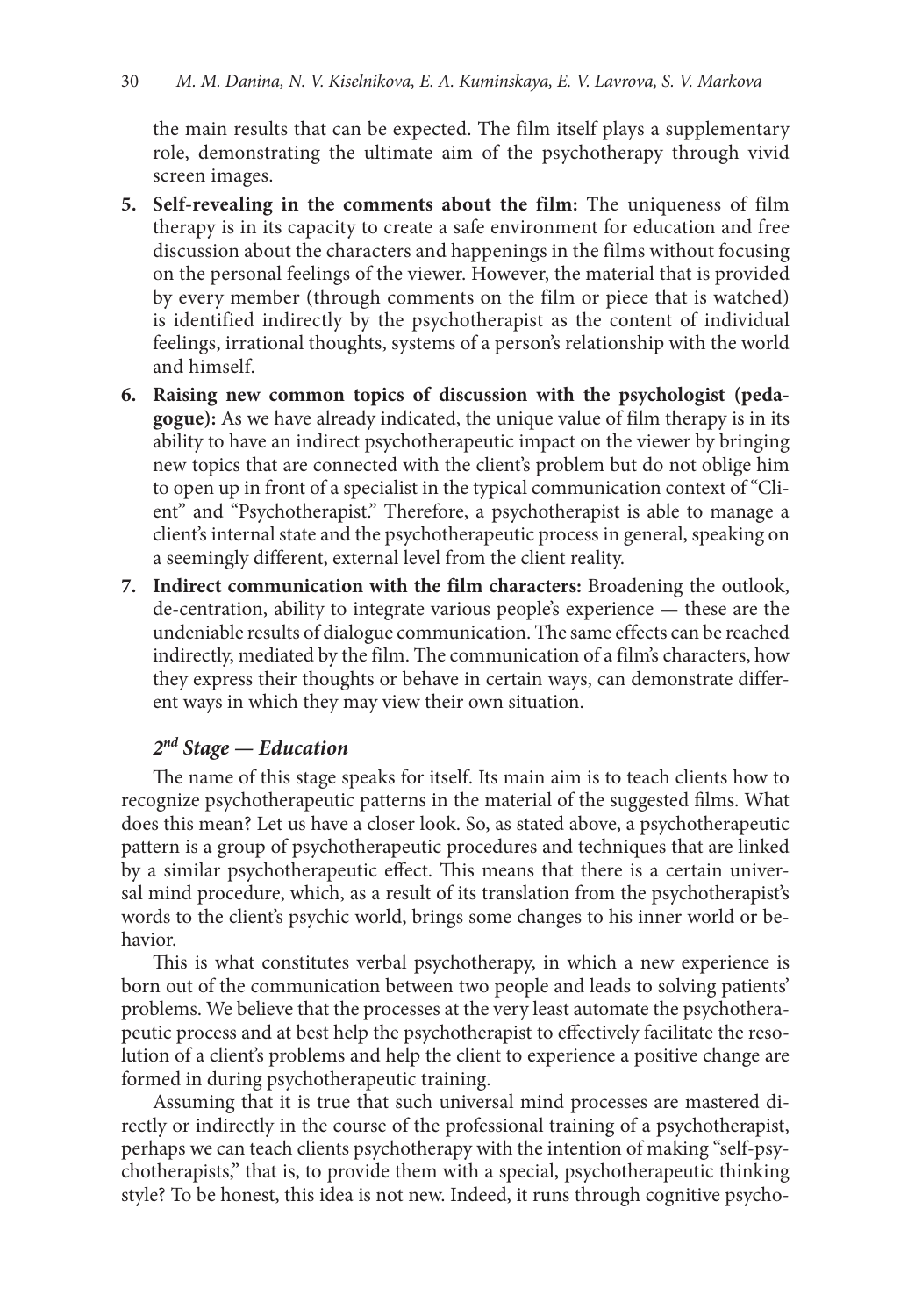therapy, is present in behavioral psychotherapy, and has found partial reflection in psychoanalysis. Our method of bringing this idea into a client's life experience is different only in the fact that we do not limit ourselves to one concept of the individual or psychological problem model. On the contrary, we have accumulated the means that are used by many different practices as part of our approach.

Thus, we have decided to teach the viewer to recognize in films the universal mind processes that are actually psychotherapeutic patterns. The idea is that, one way or another, any psychotherapy works on the idea of analogy and natural psychic processes. The difference between "life as it is" and "life under the psychotherapy gunpoint" is only in the fact that the psychotherapist consciously and deliberately models the client's mechanisms that are naturally used by the people who are faced with a certain problem. So, if psychotherapy is a model of effective, but natural human life, then psychotherapeutic methods are also natural, true-life ways of solving problems.

This means that such approaches can easily be found by film authors intuitively or based on their life experience. Of course, the antitherapeutic models that are often seen in films and created especially to increase the dramatic effect of the film, its emotionality and depth, have their own impact. However, teaching clients to recognize psychotherapeutic patterns in films minimizes the influence of such negative models and increases the safety of viewers when they watch such films.

Thus, we accept that psychotherapeutic patterns are a human reality, and consequently, this reality is reflected in films. Now we only need to teach the viewer to "see" it. This is what we do at the second, educational stage of our work. To achieve this, all of the film therapy members must go through the following stages:

- 1. Getting to know a detailed list of psychotherapeutic patterns, describing their criteria with the corresponding examples.
- 2. Practicing the skill of finding as many examples as possible for each pattern.
- 3. Watching short-length films or cartoons that contain no more than five main patterns, during which each member of the group conducts an individual analysis. The analysis is completed by the group as a whole.
- 4. Watching various film materials that contain psychotherapeutic patterns, working at home.

**Effects:** De-centration, mastering psychotherapeutic thinking skills, creating prerequisites for self-therapy.

# *3rd Stage — Summary*

**Aim:** To transfer the acquired schemes of analysis and to recognize the psychotherapeutic patterns in one's own life circumstances.

**Content:** To transfer the schemes of psychotherapeutic thinking into the life of group members, which provokes several discoveries and solutions of problems through the methods that were learned at the previous stage.

**Effects:** To form an autotherapeutic system that can be reproduced and applied to any situation.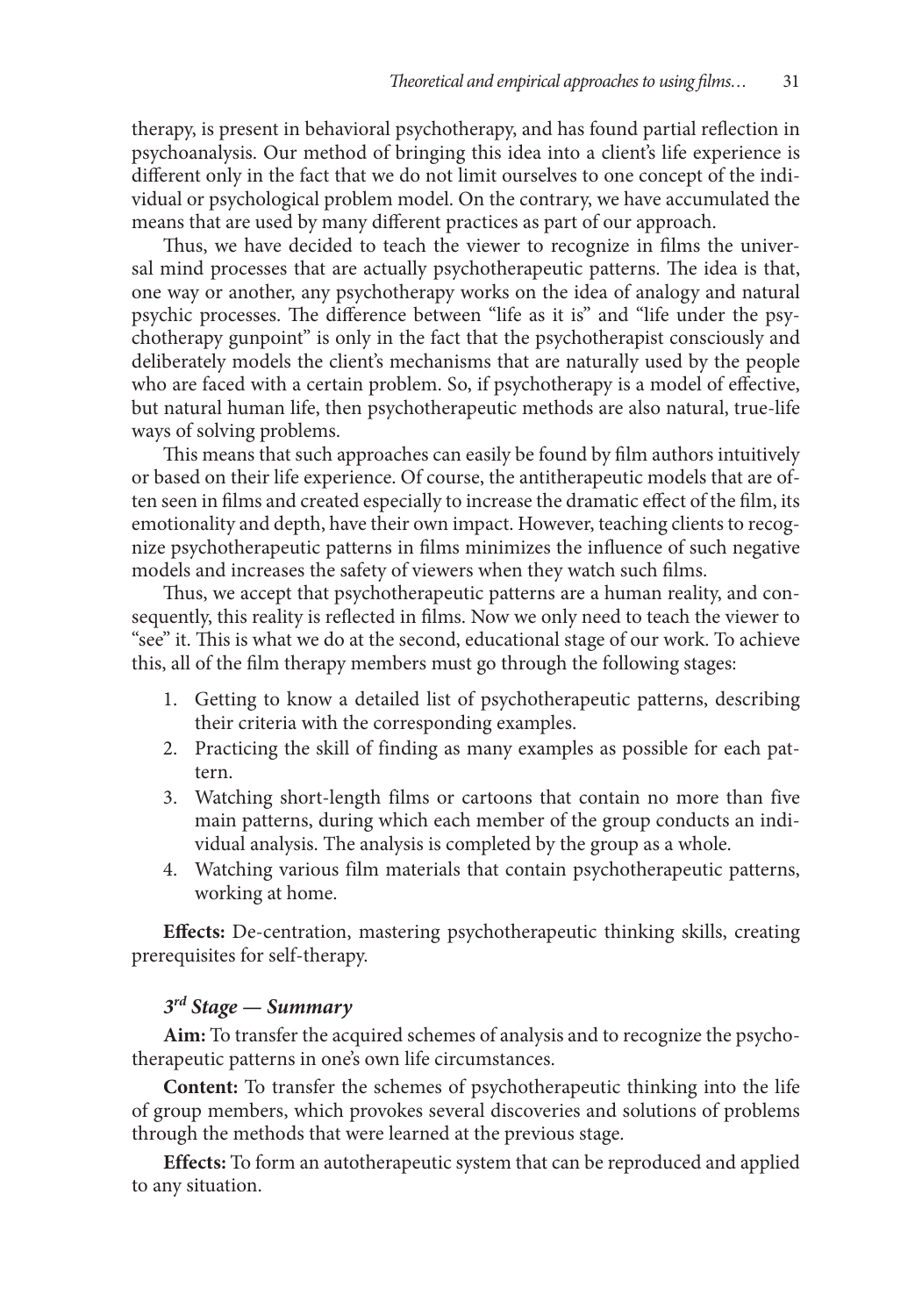# *4th Stage — Conclusion*

**Aim:** To make and view the group's own film that is shot on the basis of the psychotherapeutic patterns that were learned and which allows them to share the problem-solving experience with future film therapy members.

**Content:** To choose the psychotherapeutic patterns, contribute to the psychotherapeutic effect, choose and shoot the situations that translate the psychotherapeutic patterns, develop the plot and edit the film.

**Effects:** The accumulation and consolidation of the knowledge and skills that were learned by the members, the prolongation of the therapeutic effect.

# **Conclusion**

Thus, the system of film therapy that we created based on teaching clients new communicative sets and psychotherapeutic patterns through watching films is a new and promising method of psychotherapy.

The results of our research suggest that watching films has significant therapeutic benefits for certain issues or types of clients. Thus, based on the collected data, we found that watching films as a part of therapy significantly decreases clients' defensiveness and resistance toward therapy. It gives clients' the opportunity to discuss their problems from perspective of outsiders and allows them to analyze the situations and behaviors that they experience and become less guarded in discussions. This approach seems to be especially helpful as a part of group therapy. The results of self-reports and projective tests shows a significant difference in the measures of self-esteem, attitude toward self and positive thinking patterns before and after watching films.

Traditional film therapy uses ways of bringing the emotional impact of films through the general mechanisms of contagion and empathy, but, as the experience of our studies in this field shows, the effect of films achieved solely by the impressions of viewing, is impermanent and can rarely be transmitted to the wider life context of a person (Danina, Kiselnikova, 2011, 2012). A lack of an expressive educational component can be considered to be a significant problem for using films in psychotherapy. A client's autonomy from the psychotherapeutic process, acquiring basic communication skills and an understanding of the principles of transforming one's own difficult situations, including new problems that are not singled out in the course of the therapy, will by all means be one of results of effective development. This appears to be the major challenge in classical film therapy. Moreover, very often the plot of the film is built on the non-constructive communicative behavior of characters. That is the reason for adding the educational and summarizing stages to the therapeutic process — it is supposed to prolong the effects of treatment and make them more sustainable. Additionally, it solves the problem of clients' dependence on the psychotherapy.

Based on our research and practical work experience, we recommend using the method of active film therapy in the following circumstances:

- supporting group social rehabilitation and therapy;
- clients with apparent psychological defense mechanisms;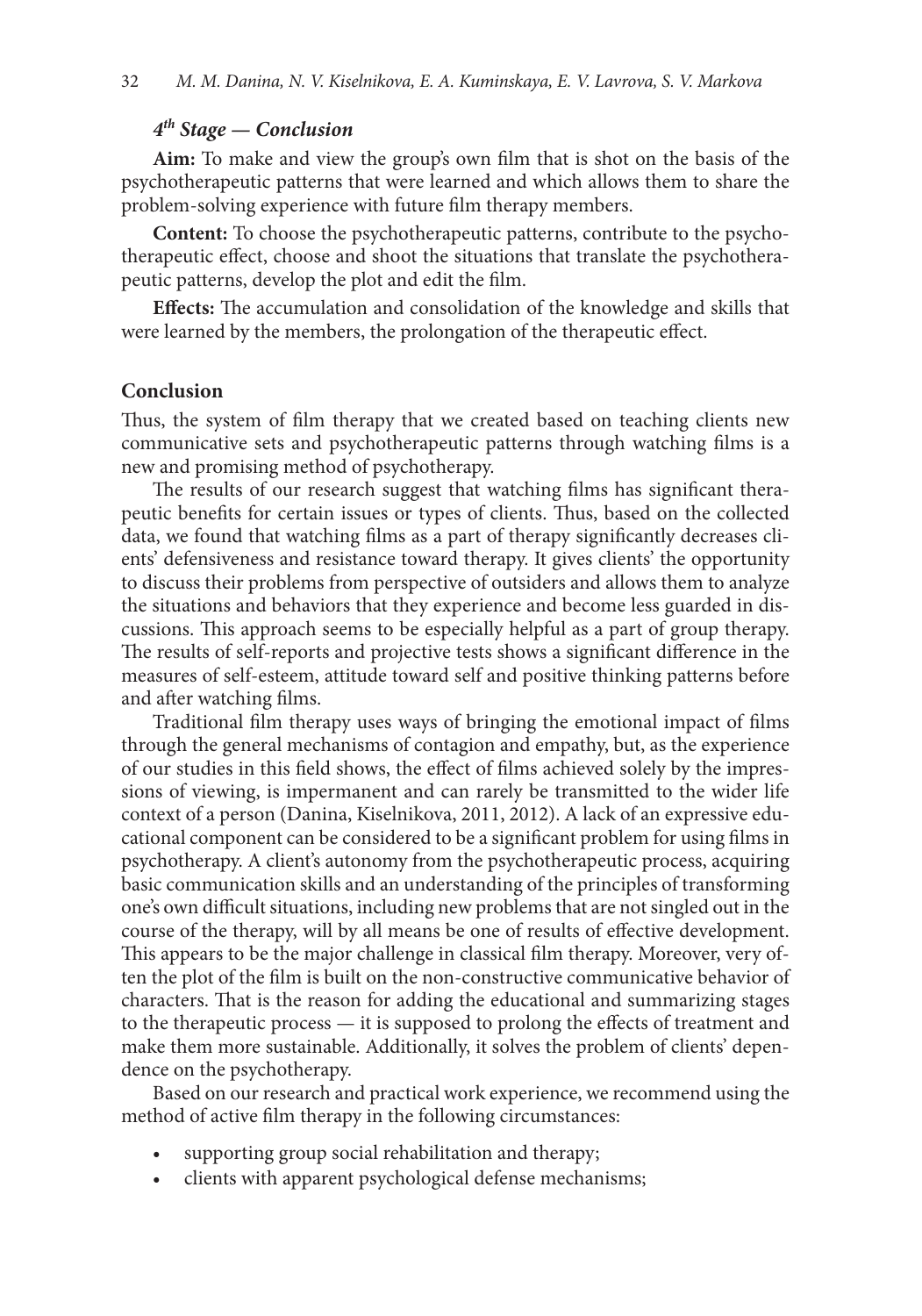- weakly shaped client requirements (such as general tasks of self-development, life quality improvement);
- psychological work with clients that do not have a psychotherapeutic request (for example, teenage groups and/or school classes).

# **Limitations**

Of course, the suggested method has a number of significant restrictions. One of the most important of which is its "bulkiness": you need to spend from a month to half a year to go through the whole education cycle. Not all categories of clients have that much time to spare for psychotherapy. Moreover, there are psychotherapy and rehabilitation issues that can be resolved in a shorter period of time with other means used by different psychotherapeutic schools. Thus, the film therapy method cannot be considered to be effective for certain types of client problems from the viewpoint of economy criteria, judging by time parameters. We should also note that the complete experience of the active film therapy course by members of a film therapy group requires the participation of a specialist in the film sphere at the final stage (developing the scenario and film editing). In this context we can guarantee that the film that is created by the group members will possess high psychotherapeutic potential not only from the point of view the presence of a healing context but also as a beneficial experience for viewers. This condition also makes the film therapy method uneconomical based on the human and technical resources that are required.

### **References**

- Bondarenko, E. A. (2000). *Teoriya i metodika sotsialno-tvorcheskoy reabilitatsii sredstvami audiovizualnoy kulturyi* [Theory and method of social and creative rehabilitation by the means of audiovisual culture]. Omsk, Russia: Siberian department of Russian Institute of Culturology.
- Brammer, L. M, Abrego, P. J., & Shostrom, E.L (1993). *Therapeutic psychology: Fundamentals of counseling and psychotherapy*. 6th ed. Upper Saddle River, NJ: Prentice Hall.
- Carroll, N. (2008). *The philosophy of motion pictures.* Malden, MA: Blackwell Publishing.
- Coplan, A. (2006). "Catching characters" emotions: Emotional contagion responses to narrative fiction film. *Film Studies, 8*, 26–38. doi: 10.7227/FS.8.5
- Danina, M. M. (2011). Kinoterapiya kak sredstvo razvitiya sanogennogo myishleniya [Film therapy as a mean for development of salutogenic thinking]. *Human. Society. Management, 1*, 99–109. Retrieved from http://chsu.kubsu.ru
- Danina, M. M., & Kiselnikova, N. V. (2011). Kommunikativnyiy potentsial kino v psihoterapevticheskom obschenii [Communicative potential of films in psychotherapeutic interactions]*.* In N.L. Karpova (Ed.) *Semeynaya gruppovaya logopsihoterapiya: issledovanie zaikaniya [Family group logopsychotherapy: Research in stuttering].* (pp. 170–175)*.* Saint Paterburg: Nestor-Istoriya.
- Danina, M. M., & Kiselnikova, N. V. (2012). Tehnologiya obucheniya psihologicheskomu analizu nauchno-populyarnyih kinofilmov kak sredstvo razvitiya sanogennogo myishleniya [Technology of teaching psychological analysis of non-fiction films as a mean for development of salutogenic thinking]. *Voprosyi psihologii [Issues in Psychology], 3*, 78–88.